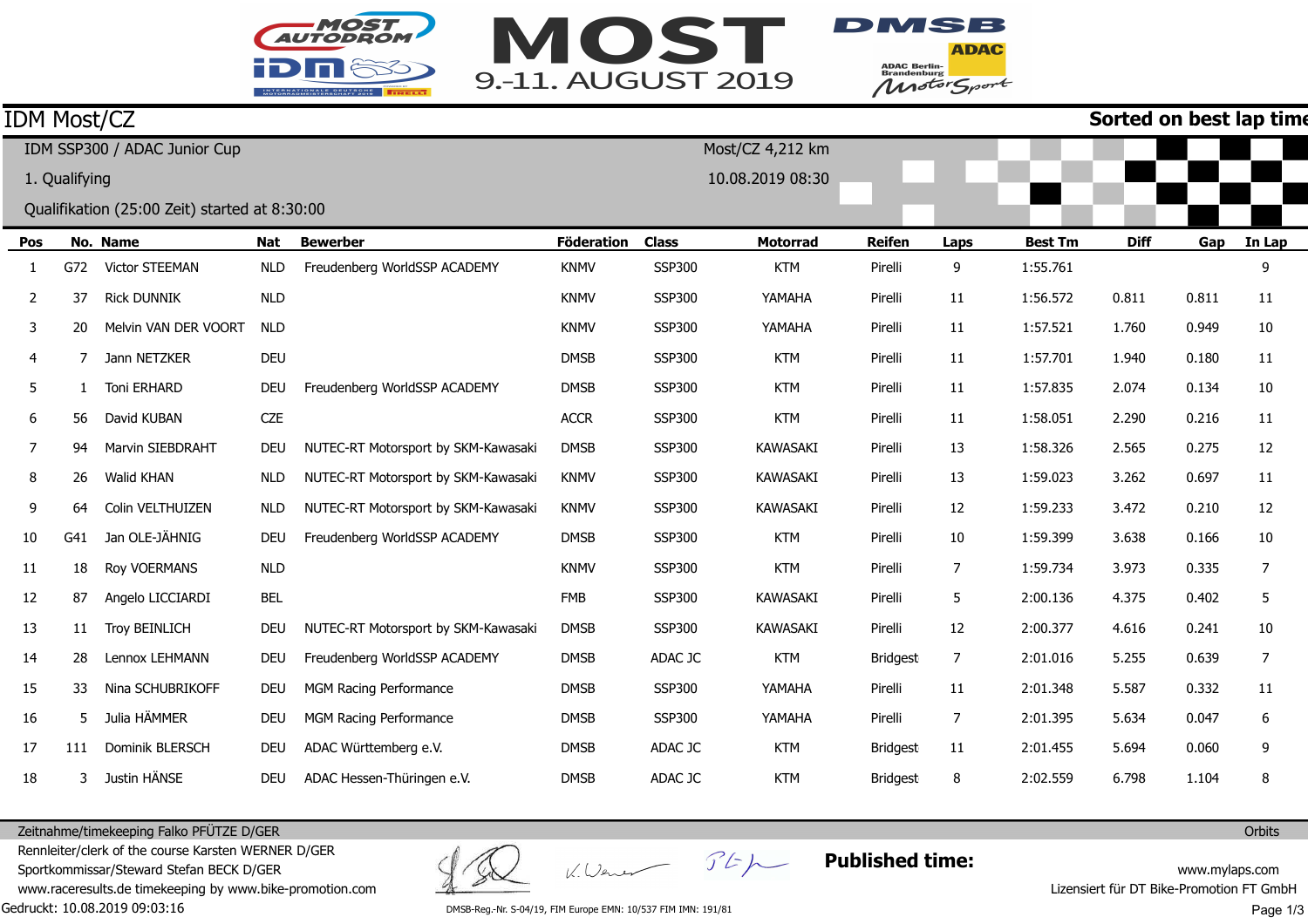



**ADAC** ADAC Berlin-<br>Brandenburg<br>Motor Sport

## IDM Most/CZ

**Sorted on best lap time**

|               |     | IDM SSP300 / ADAC Junior Cup                  |            |                                       | Most/CZ 4,212 km  |               |                  |                 |      |                |             |       |        |
|---------------|-----|-----------------------------------------------|------------|---------------------------------------|-------------------|---------------|------------------|-----------------|------|----------------|-------------|-------|--------|
| 1. Qualifying |     |                                               |            |                                       |                   |               | 10.08.2019 08:30 |                 |      |                |             |       |        |
|               |     | Qualifikation (25:00 Zeit) started at 8:30:00 |            |                                       |                   |               |                  |                 |      |                |             |       |        |
| Pos           |     | No. Name                                      | Nat        | <b>Bewerber</b>                       | <b>Föderation</b> | <b>Class</b>  | <b>Motorrad</b>  | <b>Reifen</b>   | Laps | <b>Best Tm</b> | <b>Diff</b> | Gap   | In Lap |
| 19            | G54 | Adam KAKUSZI                                  | <b>HUN</b> |                                       | <b>MAMS</b>       | <b>SSP300</b> | <b>KAWASAKI</b>  | Pirelli         | 6    | 2:02.688       | 6.927       | 0.129 | 5      |
| 20            | 58  | Patrik CARDA                                  | <b>CZE</b> |                                       | <b>ACCR</b>       | ADAC JC       | <b>KTM</b>       | <b>Bridgest</b> | 9    | 2:02.829       | 7.068       | 0.141 | 6      |
| 21            | 119 | Lukas SIMON                                   | <b>CZE</b> |                                       | <b>ACCR</b>       | ADAC JC       | <b>KTM</b>       | <b>Bridgest</b> | 11   | 2:02.987       | 7.226       | 0.158 | 11     |
| 22            | 29  | Valentin FRÜHAUF                              | <b>DEU</b> | ADAC Sachsen e.V.                     | <b>DMSB</b>       | ADAC JC       | <b>KTM</b>       | <b>Bridgest</b> | 11   | 2:03.284       | 7.523       | 0.297 | 6      |
| 23            | 117 | Marcel BLERSCH                                | <b>DEU</b> | ADAC Württemberg e.V.                 | <b>DMSB</b>       | ADAC JC       | <b>KTM</b>       | Bridgest        | 9    | 2:03.550       | 7.789       | 0.266 | 8      |
| 24            | 12  | Max ZACHMANN                                  | <b>DEU</b> |                                       | <b>DMSB</b>       | <b>SSP300</b> | YAMAHA           | Pirelli         | 10   | 2:03.640       | 7.879       | 0.090 | 9      |
| 25            | 19  | Nick FISCHER                                  | <b>DEU</b> | MGM Racing Performance                | <b>DMSB</b>       | <b>SSP300</b> | YAMAHA           | Pirelli         | 11   | 2:03.753       | 7.992       | 0.113 | 9      |
| 26            | 13  | Till BELCZYKOWSKI                             | <b>DEU</b> | <b>KTM Team West</b>                  | <b>DMSB</b>       | <b>SSP300</b> | <b>KTM</b>       | Pirelli         | 8    | 2:04.149       | 8.388       | 0.396 | 8      |
| 27            | 91  | Jonas Robin HOLLÄNDEF                         | DEU        |                                       | <b>DMSB</b>       | ADAC JC       | <b>KTM</b>       | <b>Bridgest</b> | 11   | 2:04.861       | 9.100       | 0.712 | 10     |
| 28            | 22  | <b>Gerrit MALY</b>                            | <b>DEU</b> | ADAC Württemberg e.V.                 | <b>DMSB</b>       | ADAC JC       | <b>KTM</b>       | <b>Bridgest</b> | 12   | 2:05.249       | 9.488       | 0.388 | 12     |
| 29            | 124 | Julius Caesar RÖRIG                           | <b>DEU</b> |                                       | <b>DMSB</b>       | ADAC JC       | <b>KTM</b>       | <b>Bridgest</b> | 12   | 2:05.588       | 9.827       | 0.339 | 11     |
| 30            | 156 | Jonas KOCOUREK                                | <b>CZE</b> |                                       | <b>ACCR</b>       | ADAC JC       | <b>KTM</b>       | <b>Bridgest</b> | 11   | 2:05.817       | 10.056      | 0.229 | 9      |
| 31            | 10  | Markus SCHORMAIR                              | <b>DEU</b> | ADAC Team Südbayern e.V.              | <b>DMSB</b>       | ADAC JC       | <b>KTM</b>       | <b>Bridgest</b> | 10   | 2:06.196       | 10.435      | 0.379 | 10     |
| 32            | 62  | Petr PELECH                                   | <b>CZE</b> |                                       | <b>ACCR</b>       | ADAC JC       | <b>KTM</b>       | <b>Bridgest</b> | 9    | 2:06.806       | 11.045      | 0.610 | 8      |
| 33            | 67  | Mieke ABBINK                                  | <b>NLD</b> |                                       | <b>KNMV</b>       | SSP300        | YAMAHA           | Pirelli         | 5    | 2:07.594       | 11.833      | 0.788 | 5      |
| 34            | 16  | Lucy MICHEL                                   | <b>DEU</b> | ADAC Racing Team AMC Sachsenring e.V. | <b>DMSB</b>       | ADAC JC       | <b>KTM</b>       | <b>Bridgest</b> | 7    | 2:08.863       | 13.102      | 1.269 | 7      |
| 35            | 21  | Lennard GÖTTLICH                              | DEU        | ADAC Racing Team AMC Sachsenring e.V. | <b>DMSB</b>       | ADAC JC       | <b>KTM</b>       | <b>Bridgest</b> | 7    | 2:09.773       | 14.012      | 0.910 | 7      |
| 36            | 81  | Corine BRANDHORST                             | <b>NLD</b> |                                       | <b>KNMV</b>       | SSP300        | YAMAHA           | Pirelli         | 10   | 2:10.216       | 14.455      | 0.443 | 10     |

Zeitnahme/timekeeping Falko PFÜTZE D/GER

Gedruckt: 10.08.2019 09:03:16 Rennleiter/clerk of the course Karsten WERNER D/GERSportkommissar/Steward Stefan BECK D/GER www.raceresults.de timekeeping by www.bike-promotion.com

K. Wener

 $F$  $F$ 

**Published time:**

www.mylaps.com Lizensiert für DT Bike-Promotion FT GmbH Page 2/3

**Orbits** 

DMSB-Reg.-Nr. S-04/19, FIM Europe EMN: 10/537 FIM IMN: 191/81